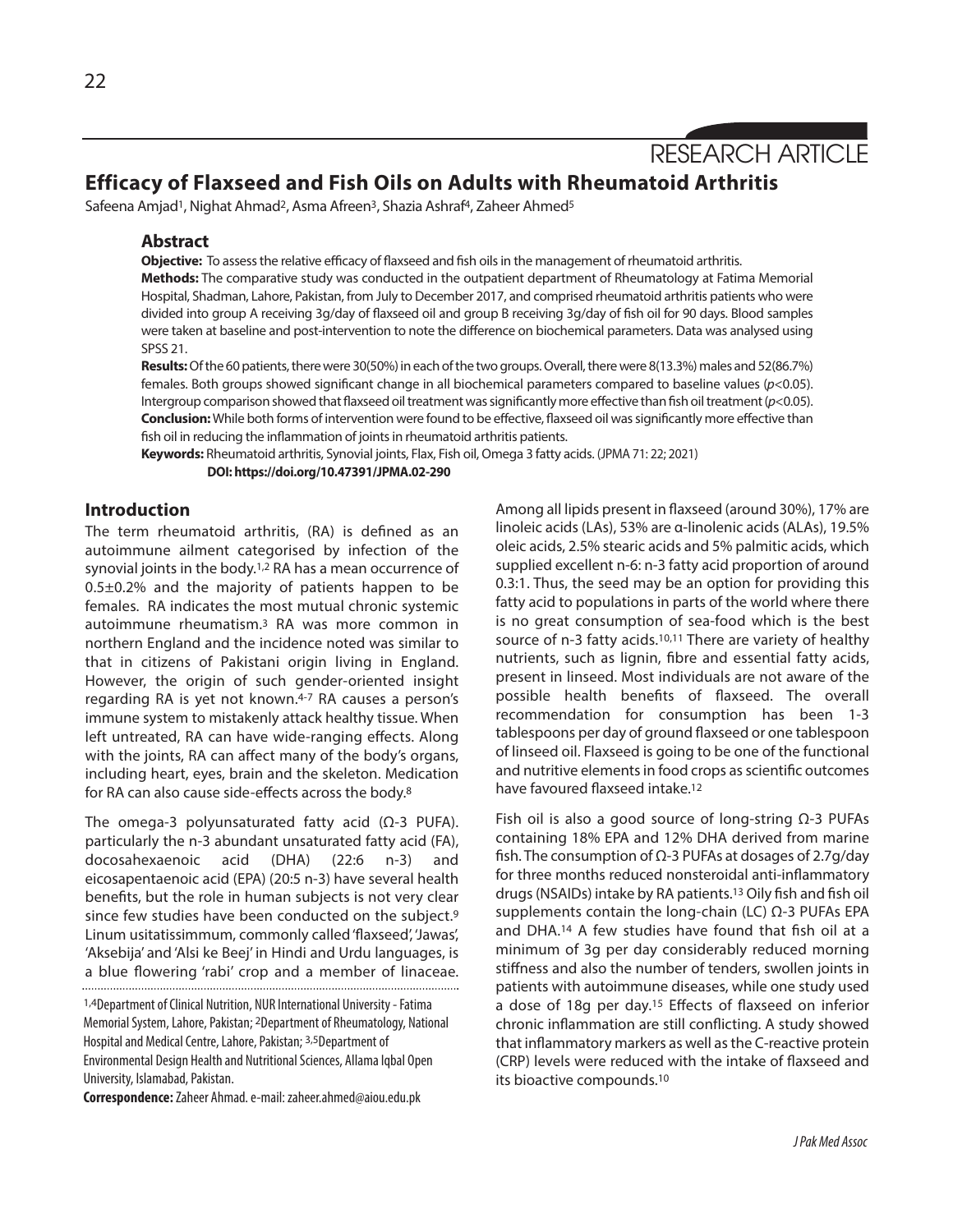The current study was planned to assess the relative efficacy of flaxseed and fish oils in RA management.

# **Patients and Methods**

The comparative study was conducted in the outpatient department (OPD) of Rheumatology at Fatima Memorial Hospital, Shadman, Lahore, Pakistan, from July to December 2017. The total sample size in this study had been calculated keeping in view following facts as described in literature: 16

- Significance level= 5%
- P = Prevalence of desired outcome was at least 0.2 (20%)
- $q = 0.8$
- Probability level or confidence level (1-α) =95%

So the sample size was;

$$
n = Z2 P(q) ÷ (ME)2
$$

 $= (1.96)2 \times 0.2 \times 0.8 / (0.1)2$ 

$$
= 3.84 \times 0.2 \times 0.8 / 0.01
$$

 $= 0.61/0.01$ 

 $n = 61.44$ 

After approval from the institutional ethics review board, the sample of sixty (60) subjects was collected using simple random sampling technique from among patients of either gender aged 34-69 years with RA according to the American College of Rheumatology (ACR) criteria.17 The subjects had uncontrolled RA and were taking medications. Those having any other chronic illness, like diabetes, renal failure, liver disease and cancer, as well as patients undergone any surgery, having advanced RA stage, and allergic to medication were excluded. After taking written informed consent from the subjects, they were separated into group A receiving 3g of flaxseed oil capsule per day orally for 90 days, and group B receiving 3g fish oil capsule per day orally for 90 days.

All participants went through baseline nutritional assessment with the help of standard methods.18 These included height and weight measurements to estimate the body mass index (BMI). As per the World Health Organisation (WHO) South Asian criteria, subjects <18.5kg/m2 BMI were considered underweight, 18.5- 22.9kg/m2 normal weight, 23-24.9 kg/m2 overweight and ≥25 kg/m<sup>2</sup> obesity.<sup>19</sup>

Biochemistry assessment included complete blood-cell count (CBC), erythrocyte sedimentation rate (ESR), CRP and rheumatoid factor (RF). Sysmex XN-1000 (Sysmex Co., Kobe, Japan) automatic analyzer was used for haematological analyses (CBC) and erythrocyte sedimentation rate was measured (ESR) by using Vesmatic method. CRP and rheumatoid factor (RF) were analyzed by Roche Cobas c 311 analyzer (Roche, Mannhaim, Germany). The original kits provided by the manufacturer were used for all analysis.

The Disease Activity Score comprising 28 joints (DAS28) was applied to assess the number of swollen and tender joint numbers, while the patients' inclusive evaluation of health was assessed using the visual analogue scale (VAS) as described previously in literature. <sup>20</sup> DAS28 score ranges from 0 to 10 points, with 2.6 to 3.2 indicating low disease activity, 3.2 to ≤5.1 moderate and >5.1 high disease activity. VAS had a range of 0-100.

The evaluations were done at baseline (Level-1), after 45 days of intervention (Level-2) and at the end of intervention (Level-3). The variations in results, assessed using the ACR criteria17 were taken as the effect of the intervention.

Data was analysed using SPSS 21. Multivariate analysis of variance and general linear regression were carried out for inter-group comparisons. P<0.05 was considered statistically significant.

## **Results**

Of the 80 individuals approached, 8(10%) refused to participate, while 12(15%) were excluded in the first month of intervention because of gastrointestinal (GI) complaints and indigestion. The final sample, as such, comprised 60(75%); 30(50%) in each of the two groups (Figure).

#### Table-1: Demographic profile of the sample.

| <b>Description</b>     | <b>Fish Oil</b> | <b>Flaxseed oil</b> |
|------------------------|-----------------|---------------------|
|                        | $n (\%)$        | $n (\%)$            |
| Gender                 |                 |                     |
| Male                   | 3(5)            | 5(8.3)              |
| Female                 | 27(45)          | 25 (41.7)%          |
| Age (years)            |                 |                     |
| $21 - 30$              | 5(8.3)          | 5(8.3)              |
| $31 - 40$              | 15(25)          | 16(26.7)            |
| $41 - 50$              | 3(5)            | 3(5)                |
| $51 - 60$              | 5(8.3)          | 3(5)                |
| $61 - 70$              | 2(3.3)          | 3(5)                |
| <b>Marital status</b>  |                 |                     |
| Married                | 19(31.7)        | 21(35)              |
| <b>Unmarried</b>       | 11(18.3)        | 9(15)               |
| <b>Profession</b>      |                 |                     |
| <b>House Wife</b>      | 20(66)          | 24 (80)             |
| <b>Tailor</b>          | 3(10)           | 2(7)                |
| Shopkeeper             | 4(13)           | 3(10)               |
| Teacher                | 3(10)           | 1(3)                |
| <b>BMI</b> ( $kg/m2$ ) |                 |                     |
| Normal                 | 9(30)           | 11(37)              |
| Overweight             | 13 (43)         | 10(33)              |
| <b>Obesity</b>         | 8(27)           | 9(30)               |

BMI: Body mass index.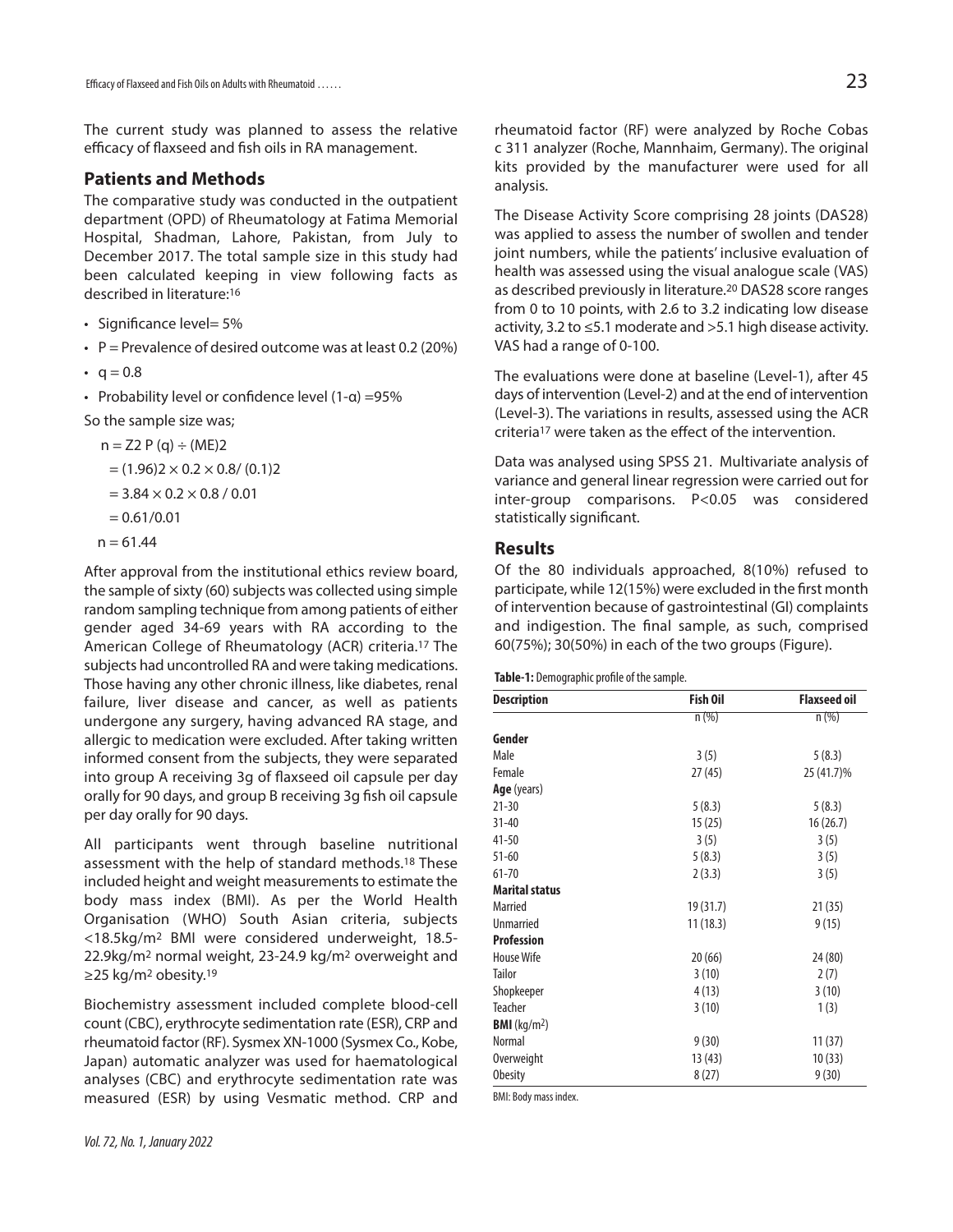

Table-2: Comparative effect of fish oil and flaxseed oil.

| <b>Variables</b>    | <b>Fish oil</b>    | p-value | <b>Flax Seed Oil</b> | p-value | p-value             |
|---------------------|--------------------|---------|----------------------|---------|---------------------|
|                     | (Mean $\pm$ SD)    | (Within | (Mean $\pm$ SD)      | (Within | (After Intervention |
|                     |                    | qroup)  |                      | qroup)  | Between group)      |
| <b>ESR</b>          |                    |         |                      |         |                     |
| Pre-test            | $45.47 \pm 20.06$  | 0.000   | $45.20 + 22.06$      | 0.000   | 0.000               |
| Post-test           | $32.43 \pm 16.19$  |         | $30.23 + 15.40$      |         |                     |
| Intervention effect | $13.033 \pm 10.43$ |         | $14.97 + 13.61$      |         |                     |
| <b>CBC</b>          |                    |         |                      |         |                     |
| Pre-test            | $11.797 \pm 1.54$  | 0.023   | $11.97 + 1.89$       | 0.072   | 0.000               |
| Post-test           | $12.14 \pm 1.12$   |         | $12.27 \pm 1.45$     |         |                     |
| Intervention effect | $-0.34 + 0.78$     |         | $-0.31 \pm 0.89$     |         |                     |
| RF                  |                    |         |                      |         |                     |
| Pre-test            | $19.20 + 2.99$     | 0.000   | $17.18 \pm 1.05$     | 0.000   | 0.000               |
| Post-test           | $15.30 \pm 1.49$   |         | $14.53 \pm 3.18$     |         |                     |
| Intervention effect | $3.90 \pm 2.71$    |         | $2.65 \pm 3.35$      |         |                     |
| <b>CRP</b>          |                    |         |                      |         |                     |
| Pre-test            | $2.15 \pm 0.96$    | 0.000   | $2.11 \pm 0.96$      | 0.000   | 0.000               |
| Post-test           | $1.43 \pm 0.96$    |         | $1.39 + 0.96$        |         |                     |
| Intervention effect | $0.72 \pm 0.77$    |         | $0.72 + 0.80$        |         |                     |

SD: Standard deviation, ESR: Erythrocyte sedimentation rate, CBC: Complete blood count (CBC), RF: Rheumatoid factor, CRP: C-reactive protein.

Overall, there were 8(13.3%) males and 52(86.7%) females. Age, marital status, profession and BMI values were also noted, and RA was found to be more prevalent in the female married population (Table-1).

Both groups showed significant change in all biochemical parameters compared to baseline values (*p*<0.05) except CBC in group A (*p*=0.072). Intergroup comparison showed that flaxseed oil treatment was significantly more effective than fish oil treatment (*p*<0.05) (Table-2).

# **Discussion**

Inflammation is intricate in the pathophysiology of many long-lasting ailments, such as rheumatoid arthritis and neurodegenerative diseases.21 The current study was planned to estimate the relative effect of flaxseed oil and fish oil in adults with uncontrolled RA. Several studies have discovered that EPA and DHA comparatively hinder some inflammatory progressions and, as a consequence, they might be helpful in provocative conditions, for example, rheumatoid joint pain.22 The present study found that RA was more prevalent among females compared to males.

Among the RA patients, there was a high frequency of comorbidities and risk factors. The age range of subjects in the current study was 21-70 years, while an earlier study had mentioned 22-65 years. <sup>23</sup> The subjects in the current study were treated with  $\Omega$ -3 FA sources. The suggestive benefit of fish oil in RA is well proven. 24 It was observed in a study that fish oil supplementation reduced inflammatory symptoms in chronic RA. <sup>25</sup> The influence of Ω-3 fish oil capsule, on CRP as an inflammatory indicator, was also investigated in the current study, and the results

> indicated a major decrease in CRP levels after therapy with  $Ω-3$  FAs. These findings were in line with earlier findings.26 The ESR levels were considerably decreased in our patients compared to the baseline value, and the finding was in line with earlier studies.<sup>27</sup> One study reported uncertain but substantial decrease in ESR and CRP levels in a study of RA patients.28 Studies have also explored ω-3 PUFAs in various oils, such as borage oil and evening primrose oil, to support a better steadiness of PUFA constituents.29 Additionally, soy and rest of the plants have been naturally altered to contain higher levels of Ω-3 PUFAs.<sup>29,30</sup> Although marine creatures are the major source of  $Ω-3$  PUFAs, some plant seeds also contain them. For example, flax, chia, and canola seeds are some of the richest source of ALA, which works as a precursor to the synthesis of LC PUFAs in the human body. Clinical nutritionists globally recommend combination of Ω-3 FA food sources in the diet. Linseed helps as the best  $Ω-3$  FA source to those who don't consume fish. <sup>31</sup> In a study with a six-month follow-up, modifications in NSAID

dosage were endorsed. A considerable decrease of NSAID requirement was perceived in patients who consumed Ω-3 FAs at 3 (*p*<0.05) and 6 months (*p*<0.01). <sup>32</sup> Earlier studies have reported that flaxseed/ Linum (L.) usitatissimu revealed significant role in reducing inflammation, treating arthritis and also exhibited antiulcer properties. <sup>33</sup> Flaxseeds provide abundant amount of fatty acids. Flaxseed contains 18% of monounsaturated FAs, 16% Ω-6 FAs, 9% saturated FAs and 57% Ω-3 FAs. 34

Fish oils seem to improve RA indications, which is, perhaps, unsurprising as n-3 FAs are believed to be affected in the prohibition of the production of inflammatory eicosanoids. Numerous studies have revealed that really LC n-3 FAs decrease pain and morning stiffness and decrease the requirement for NSAIDs. 35,36 A meta-analysis of 10 doubleblind, placebo-controlled, comparative study in 395 patients showed that fish oil for three months was significantly associated with reduction in joint tenderness and morning stiffness. There were no substantial improvements in joint swelling, grip strength or ESR.37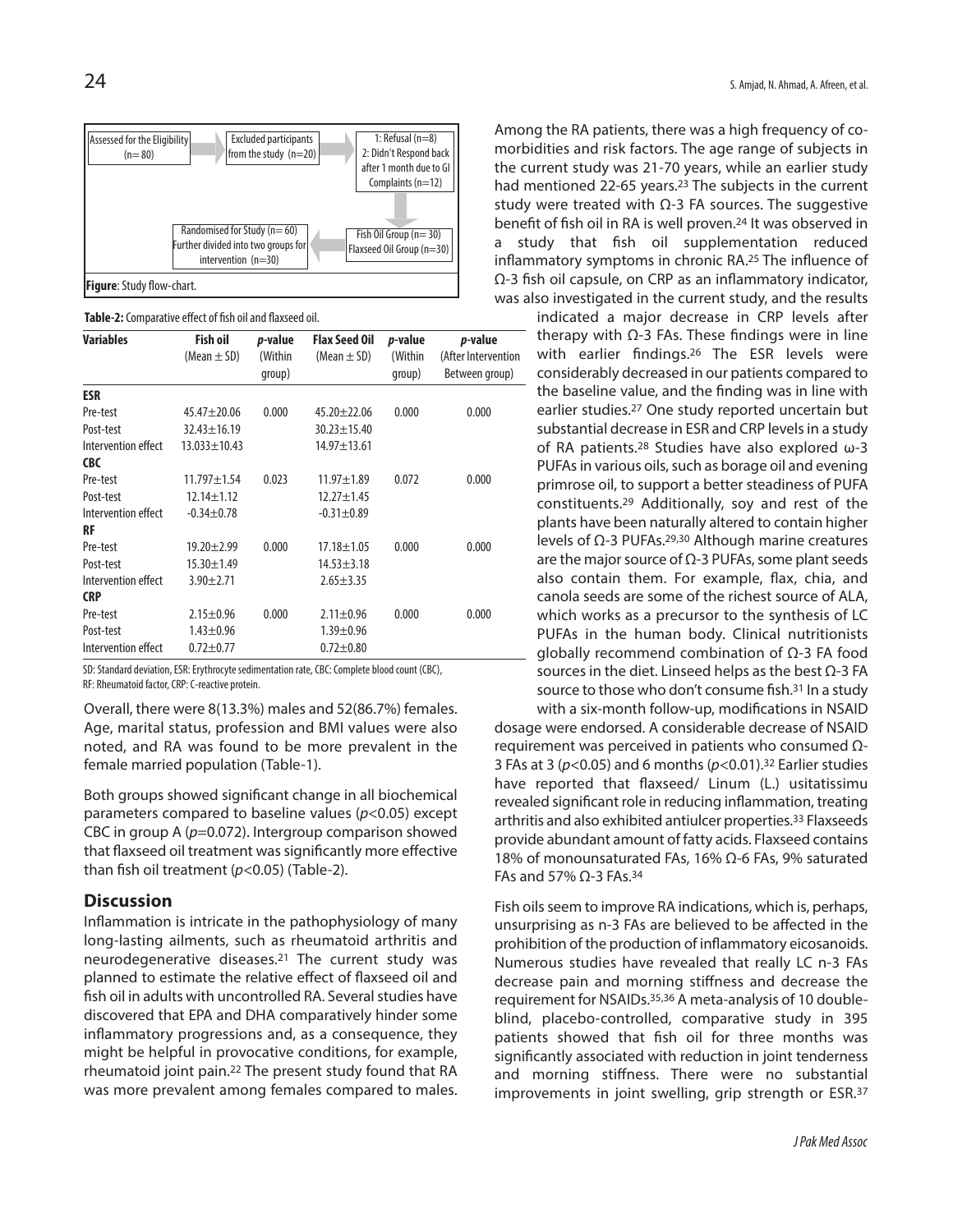Efficacy of Flaxseed and Fish Oils on Adults with Rheumatoid ......

Previously, a study on albino rats observed anti-arthritic action of linseed/flaxseed oil against turpentine oil-induced joint oedema and adjuvant induced arthritis. It has been observed that daily intake of linseed oil aidsin reducing the inflammation of RA patients.<sup>31</sup> An anti-inflammatory property of various plant lipids has been reported and findings showed that lipids consists of ALAs, like linseed oil, had significant anti-inflammatory action. Regardless of the evidence of total low quality of trials, ingesting of Ω-3 FAs was found to considerably improve disease activity inflammatory markers.<sup>23</sup> Flaxseed can be used in food, skin care, hair care and other healthcare products rather than in flaxseed oil supplements.<sup>31</sup> Various studies discovered that the flaxseed components supply disease defensive and therapeutic aids which helps in the expansion of new labelled healthy and functional foods utilising flaxseeds, oil and cakes. 38

More studies are required to explore if a substitute is needed to NSAIDS in definite conditions.

### **Conclusion**

Flaxseed oil supplementation significantly decreased ESR levels in uncontrolled RA patients compared to fish oil supplementation. Nutritional supplementation rich in Ω-3 FAs, such as flaxseed and fish oil, are linked with clinical improvement in RA patients.

**Acknowledgement:** We are grateful to all the study participants for cooperation.

**Disclaimer:** The text was presented at the 1st International Conference on Health and Environment which was held at the Allama Iqbal Open University Islamabad, Pakistan, on March 22, 2018.

#### **Conflict of interest:** None.

#### **Source of Funding:** None.

#### **References**

- 1. Athar M, Khokhar SA, Shakeel A, Abbas A. A brief outlook of rheumatoid arthritis RA patients in health facilities of Karachi, Pakistan. Med Sci. 2014; 15:34-8.
- 2. Imran MY, Khan EAS, Ahmad NM, Raja SF, Saeed MA, Haider II. Depression in Rheumatoid Arthritis and its relation to disease activity. Pak J Med Sci. 2015; 31:393.
- 3. Lemerle J, Arleevskaya MI, Brooks WH, Renaudineau Y. Effects of environmental factors and omega-3 fatty acids on rheumatoid arthritis. Ann Joint. 2016:1-4.
- 4. Alam SM, Kidwai AA, Jafri SR, Qureshi BM, Sami A, Qureshi HH, et al. Epidemiology of rheumatoid arthritis in a tertiary care unit, Karachi, Pakistan. J Pak Med Assoc. 2011; 61:123.
- 5. Khalil Z, Salim B, Nasim A, Malik S. Patients' knowledge on Rheumatoid Arthritis—A study at a tertiary care hospital. J Pak Med Assoc. 2017; 67:256-60.
- 6. Rennie K, Hughes J, Lang R, Jebb S. Nutritional management of rheumatoid arthritis: a review of the evidence.J Hum Nutr Diet. 2003; 16:97-109.
- 7. Ullah Z, Ullah MI, Hussain S, Kaul H, Lone KP. Determination of serum trace elements(Zn, Cu, and Fe) in Pakistani patients with rheumatoid arthritis. Biol Trace Elem Res. 2017; 175:10-6.
- 8. Nie Y. Completeness of rheumatoid arthritis prevalence estimates from administrative health data: comparison of capture-recapture models, 2014.
- 9. Bell JG, Henderson RJ, Tocher DR, Sargent JR. Replacement of dietary fish oil with increasing levels of linseed oil: modification of flesh fatty acid compositions in Atlantic salmon (Salmo salar) using a fish oil finishing diet. Lipids. 2004; 39:223-32.
- 10. Cardoso Carraro JC, Dantas MIdS, Espeschit ACR, Martino HSD, Ribeiro SMR. Flaxseed and human health: reviewing benefits and adverse effects. Food Rev Int. 2012; 28:203-30.
- 11. Singh K, Mridula D, Rehal J, Barnwal P. Flaxseed: a potential source of food, feed and fiber. Crit Rev Food Sci. 2011; 51:210-22.
- 12. Ganorkar P, Jain R. Flaxseed--a nutritional punch. Int Food Res J. 2013;20.
- 13. Lee YH, Bae SC, Song GG. Omega-3 polyunsaturated fatty acids and the treatment of rheumatoid arthritis: a meta-analysis. Arch Med Res. 2012; 43:356-62.
- 14. Abdulrazaq M, Innes JK, Calder PC. Effect of ω-3 polyunsaturated fatty acids on arthritic pain: A systematic review. Nutrition. 2017; 39:57-66.
- 15. Covington M. Omega-3 fatty acids. Am Fam Phys. 2004; 70:133-40.
- 16. Borm GF, Fransen J, Lemmens WA. A simple sample size formula for analysis of covariance in randomized clinical trials. J Clin Epidemiol. 2007; 60:1234-8.
- 17. Anderson J, Caplan L, Yazdany J, Robbins ML, Neogi T, Michaud K, et al. Rheumatoid arthritis disease activity measures: American College of Rheumatology recommendations for use in clinical practice. Arthrit Care Res. 2012; 64:640-7.
- 18. Gibson RS. Principles of nutritional assessment: USA: Oxford university press, 2005.
- 19. Consultation W E. Appropriate body-mass index for Asian populations and its implications for policy and intervention strategies. Lancet (London, England). 2004;363:157-163.
- 20. Van der Heijde D, van't Hof MA, Van Riel P, Theunisse L, Lubberts EW, van Leeuwen MA, et al. Judging disease activity in clinical practice in rheumatoid arthritis: first step in the development of a disease activity score.Ann Rheum Dis. 1990; 49:916-20.
- 21. Jalil F, Arshad M, Bhatti A, Jamal M, Ahmed M, Malik JM, et al. Progression pattern of rheumatoid arthritis: A study of 500 Pakistani patients. Pak J Pharm Sci. 2017; 30:1219-23.
- 22. Gioxari A, Kaliora AC, Marantidou F, Panagiotakos DP. Intake of ω-3 polyunsaturated fatty acids in patients with rheumatoid arthritis: A systematic review and meta-analysis. Nutrition. 2018; 45:114-24.
- 23. Dougados M, Soubrier M, Antunez A, Balint P, Balsa A, Buch MH, et al. Prevalence of comorbidities in rheumatoid arthritis and evaluation of their monitoring: results of an international, crosssectional study (COMORA). Ann Rheum Dis. 2014; 73:62-8.
- 24. Cleland LG, Caughey GE, James MJ, Proudman SM. Reduction of cardiovascular risk factors with longterm fish oil treatment in early rheumatoid arthritis. J Rheumatol. 2006; 33:1973-9.
- 25. Cleland LG, James MJ, Proudman SM. The role of fish oils in the treatment of rheumatoid arthritis. Drugs. 2003; 63:845-53.
- 26. Berbert AA, Kondo CRM, Almendra CL, Matsuo T, Dichi I. Supplementation of fish oil and olive oil in patients with rheumatoid arthritis. Nutr. 2005; 21:131-6.
- 27. Rajaei E, Mowla K, Ghorbani A, Bahadoram S, Bahadoram M, Dargahi-Malamir M. The effect of omega-3 fatty acids in patients with active rheumatoid arthritis receiving DMARDs therapy: double-blind randomized controlled trial. Glob J Health Sci. 2016;8:18.